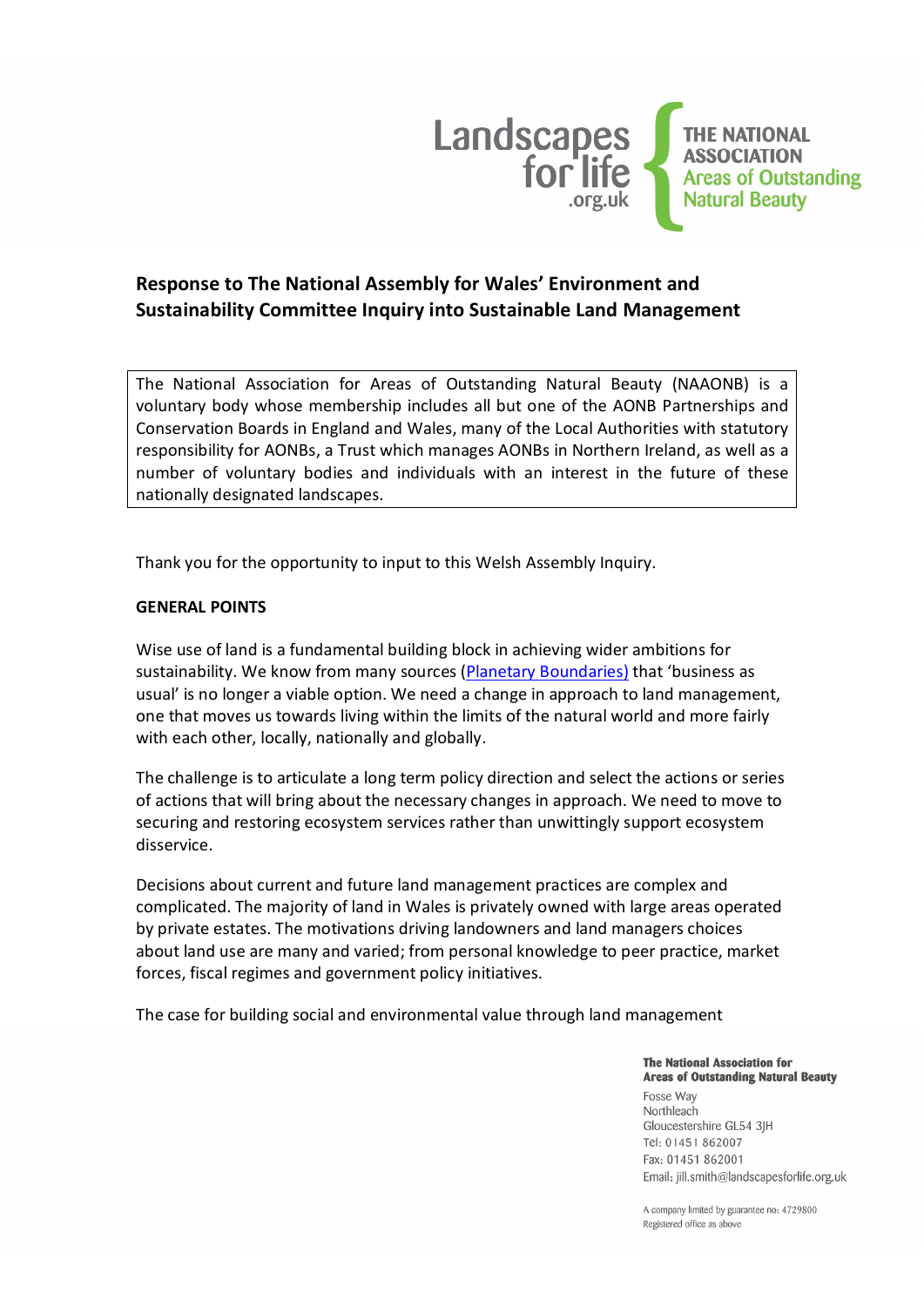practices should be the central goal of policy-making. As long as the achievement of good outcomes is separate from the real business of business, we will not see these outcomes achieved. Similarly, public policy cannot hope to create the best possible social and environmental outcomes unless we adjust the focus of policy-making.

The NAAONB supports the notion that functioning ecosystem services underpin the wealth, health and wellbeing of Wales and its people.

Areas of Outstanding Natural Beauty (AONBs) are distinctive landscapes of outstanding quality and value. The landscapes themselves are strategic national assets, and the partnerships that govern the AONB designation are in a prime position to advance sustainable development for the people of Wales.

AONB designation provides Welsh government with a framework for supporting sustainable management of special places, key habitats and functional ecosystems. AONB landscapes are understood by people and provide the ideal framework in which to negotiate and agree sustainable land use decision-making. At the core of this negotiated framework for change lie AONB Management Plans, valuable statutory mechanisms that can help shape and deliver long term visions for landscapes and ecosystems.

### **DETAILED POINTS:**

The NAAONB is keen to ensure that there is clear and consistent use and communication of terminology to support better understanding of land management objectives. To achieve this, we need to understand the mutually supportive relationship between landscapes, biodiversity and ecosystem services.

The NAAONB subscribes to the EU Landscape Convention definition<sup>1</sup> of landscape:

*"An area, as perceived by people, whose character is the result of the action and interaction of natural and/or human factors".*

The NAAONB supports the adoption of the ecosystems approach to land use planning, management and development. In England, AONBs have been piloting a checklist for land managers and delivery bodies to support holistic, integrated and joined up decision making. The NAAONB is keen that this experience and practice should be shared widely in the Welsh context.

The possibility that ecosystem disservice may occur must be kept in mind when planning, evaluating and monitoring the ecosystem approach. The distinction between

1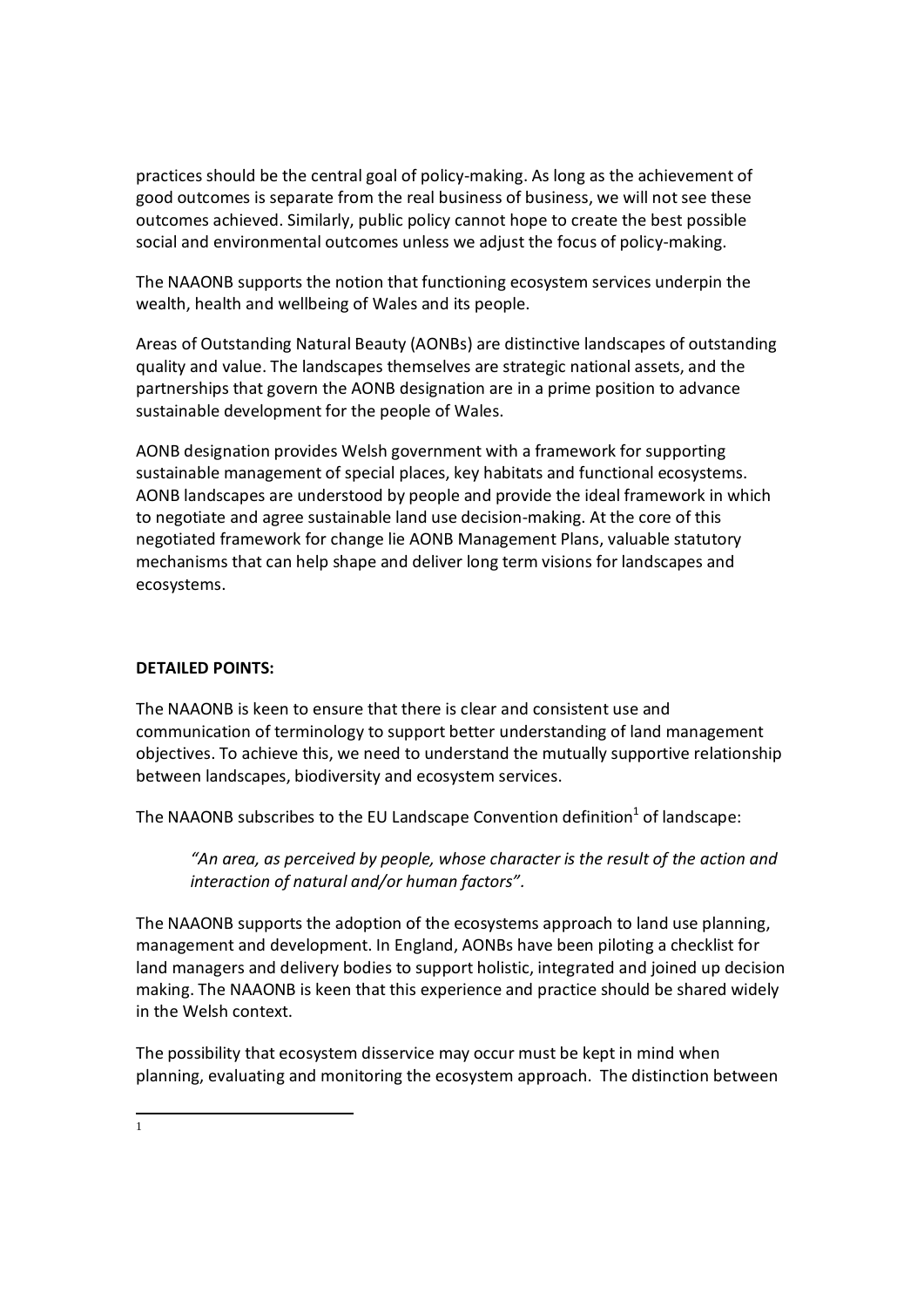an ecosystem service and disservice could be dependent upon the context and perceptions of actors involved. To improve the understanding of possible disservice, collaboration between landscape managers, ecologists and social scientists should explore interactions and provide quantifiable analysis of costs and benefits.

# **QUESTION - How we define the key ecosystems and ecosystem services in a way that makes sense for Wales?**

The functional grouping of ecosystem services has been widely adopted.

Defining, mapping and communicating ecosystem services is a critical first step to better decision making about land use. It allows land use decision makers to:

- · Understand the resource implications of land use decisions What the key risks of their actions and decisions to ecosystem health are,
- · Develop "Opportunities maps" where targeted activity will safeguard or restore ecosystem functionality,
- · Help people, without a science background, understand how the 'land' contributes to society's wellbeing.

The NAAONB is aware that there are sufficient data sets currently available to begin the process of mapping ecosystem services. Gaps in data do exist, especially for the full suite of ecosystems (i.e. marine data) and for the full suite of ecosystem services – we are aware more work is required to support better understanding of cultural services.

AONB partnerships can and should help with this work. A number of AONBs are already working to improve the read across from landscape character assessments to ecosystem services mapping. Much good work has been undertaken by the former Countryside Council for Wales and the Joint Nature Conservancy Council.

See

- · Spatial frame[work for assessing evidence needs fo](http://jncc.defra.gov.uk/page-6241)r operational ecosystem approaches http://jncc.defra.gov.uk/page-6241
- · The 'Ecosystem Service Mapping Gateway', developed by the NERC Biodiversity and Ecosystem Services (BESS) Directorate, with funding from Natural England, brings together information on the growing number of pro[jects concerned wi](http://www.nerc-bess.net/index.php/bess-news/114-new-ecosystem-service-mapping-gateway)th mapping [ecosystem service delivery at the landscape level http://www.nerc](http://www.nerc-bess.net/index.php/bess-news/114-new-ecosystem-service-mapping-gateway)bess.net/index.php/bess-news/114-new-ecosystem-service-mapping-gateway
- · [Landscape permeability mapping](http://www.cordialeproject.eu/en/toolkit/tools/tool_03_biodiversity_corridor_mapping_methodology/)  Dorset AONB [http://www.cordialep](http://www.cordialeproject.eu/en/toolkit/tools/tool_03_biodiversity_corridor_mapping_methodology/)roject.eu/en/toolkit/tools/tool\_03\_biodiversity\_corridor\_map ping\_methodology/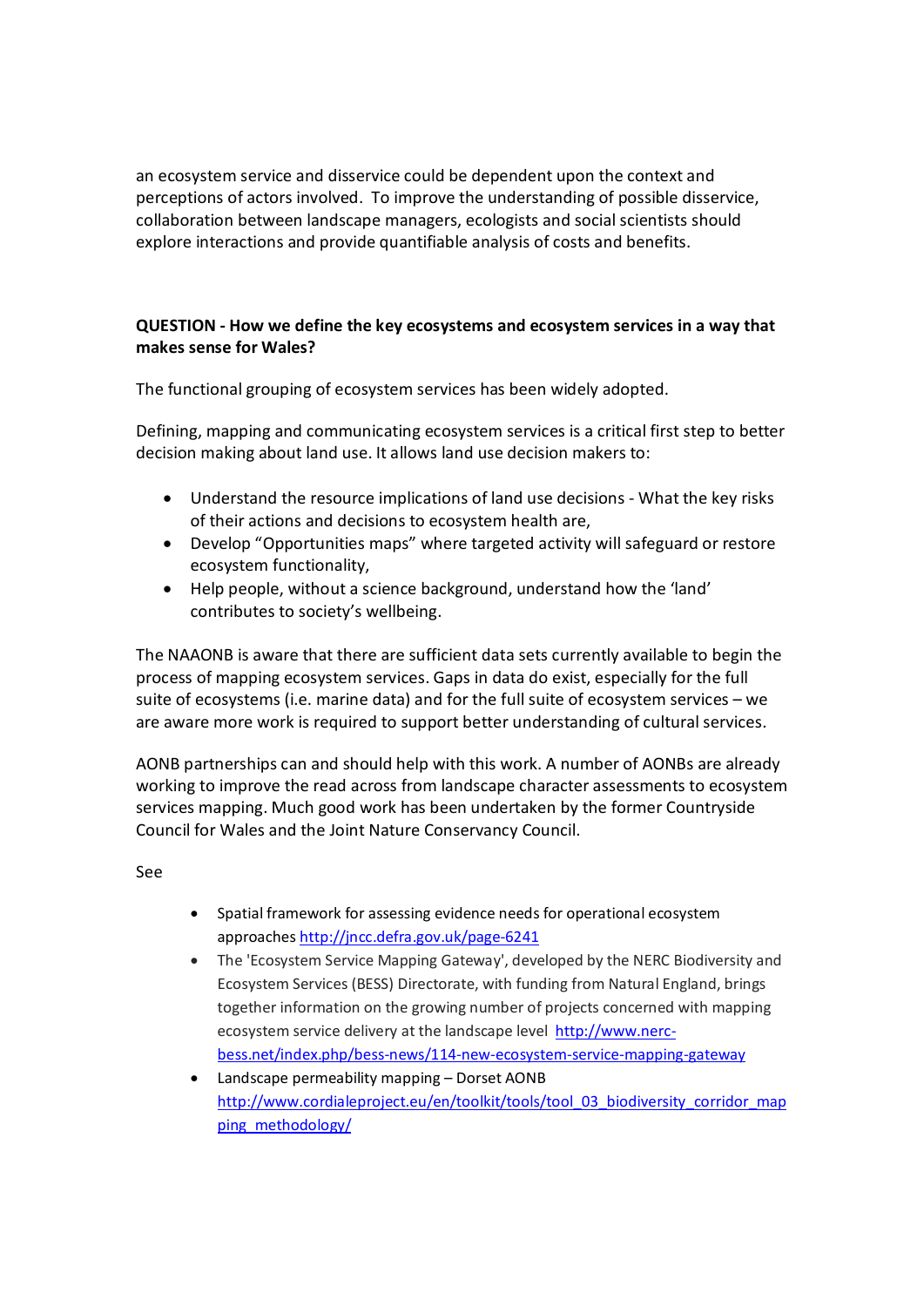What is required, now, is a concerted effort to share approaches, build good practice and ensure consistent and compatible data is used across a variety of spatial scales – local to regional to national/ international.

# **QUESTION - How we develop a baseline from which to measure progress? This includes how we collect, coordinate and use data to support sustainable land management in Wales.**

AONB partnerships are well placed to use the landscape framework to compile and negotiate integrated landscape/ ecosystem services planning. Central to achieving this will be the use of common methodologies for data capture and display and compliance with the EU INSPIRE directive.

The NAAONB recognises that agencies and organisations will need to work harder at integrating data use and ensuring there is a 'clear line of sight' between landscape, ecological and ecosystems mapping and monitoring.

The NAAONB is working with AONB partnerships to develop a common approach to landscape monitoring that adds effectively to the current work on ecosystems mapping. In Wales, the State of the Environment 2012 reporting together with State of AONBs work provides an excellent start-point for building a common and respected platform for integrated data sharing and monitoring of landscapes, biodiversity and ecosystem services.

# **QUESTION - What incentives we can provide land managers to develop sustainable practices, and in particular, any new sources of investment we can attract to support these?**

The NAAONB has been working with a wide range of interested organisations to support High Nature Value (HNV) farming as a practical short to medium term response to landscape management.

In a Welsh context, High Nature Value (HNV) farming covers a large proportion of the country - mainly associated with extensive beef and sheep farming in the uplands and marginal farming areas, because of its high reliance on semi-natural vegetation (vegetation comprising native plants and maintained by grazing and/or mowing which has not been agriculturally 'improved') and unimproved pastures for grazing. However there are also examples from the lowlands which include some low input arable/mixed farming systems and coastal habitats which contain a mosaic of semi-natural features which support a rich assemblage of wildlife.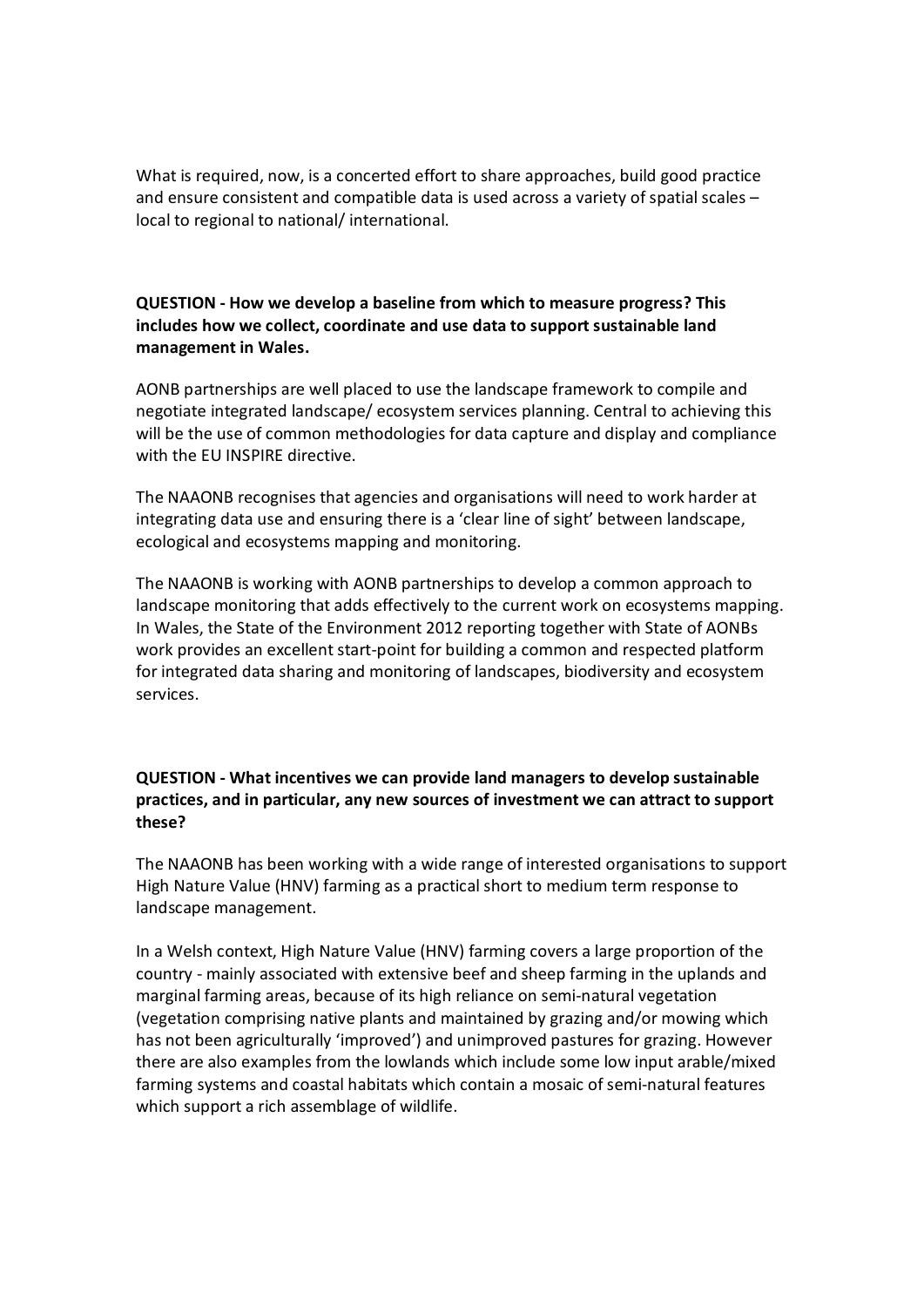HNV farming relies upon the sympathetic land management practices of farmers – such as grazing with low stocking rates, the traditional mowing of hay meadows, leaving fallow areas, cutting rush or undertaking habitat restoration – all vital for maintaining many of our priority habitats and ensuring the survival of our most threatened wildlife species.

A coalition of organisations has identified five things the UK Government and Devolved Administrations can do to support High Nature Value (HNV) farming

- Through the Common Agricultural Policy (CAP), ensure that High Nature Value (HNV) farmers are properly rewarded for supporting our most precious wildlife and landscapes. Across the UK, there are thousands of farming businesses that contribute hugely to supporting our best natural assets, but these are failed by current CAP approaches,
- · Prioritise spending on targeted Rural Development Programmes across the UK that support the farming systems most important for wildlife, and secure viable incomes for HNV farmers to enable them to deliver for society and the environment,
- · Build on what we've got: through valuable funding programmes such as LIFE+ and INTERREG, support local community led initiatives that encourage the continuation of sustainable grazing and land management in places of highest value. These initiatives can foster investment in HNV systems, for example, via appropriate processing, marketing, revenues from certified products, sustainable tourism and business support,
- · Make progress in identifying and monitoring HNV systems this is a priority of the European Commission and a requirement for all Member States. In the UK, the Scottish Government has already made considerable progress in developing a HNV farming indicator; England, Wales and Northern Ireland must now follow suit and make this a policy priority, ensuring farmers are engaged in the process,
- · Invest in research on HNV farming systems across the UK, including an assessment of the broad benefits they provide for society and the threats they face. The 'sustainable intensification' approach to farming fails to recognise the important environmental, cultural and economic benefits that these more extensive farming systems can provide.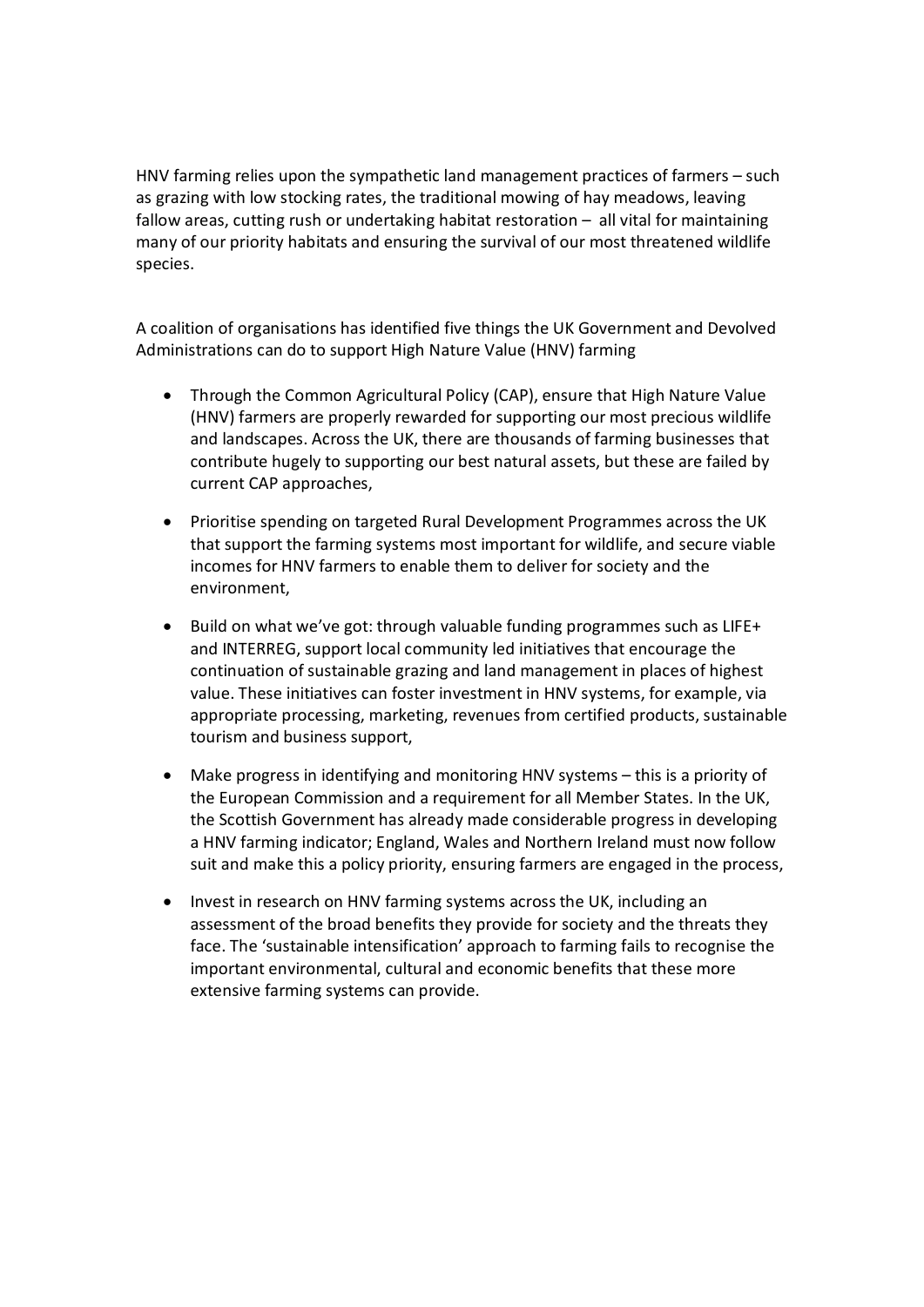### **QUESTION - How we ensure that our sustainable land management policies maintain vibrant rural communities and attract new entrants into the land-based sector?**

The NAAONB supports an expansion of the concept of 'subsidiarity' – the idea that decisions are best taken at as local a scale as possible within a wider strategic framework agreed at a higher level.

Greater local production will require us to re learn many skills that have been forgotten. From agriculture to manufacturing to the provision of local finance, returning to appropriate scale means equipping ourselves with the means to do so.

A great strength of AONB partnerships lies in their ability to develop fit for purpose planning and business approaches that engage a wide range of stakeholders and deliver integrated solutions locally.

# **QUESTION - The most appropriate geographical scale(s) at which we should be delivering sustainable land management policies and practices in Wales?**

The NAAONB recognises the benefits for integrated delivery that would flow from more consistent geographic focus for land management policies and practices. Existing administrative boundaries are rarely the best units for managing natural resources. AONB designated areas provide valuable geographic scales with strong community identification as well as ready-made stakeholder partnerships.

There is a case to be made for developing a common land management unit that all stakeholders understand and can relate to. A proposal could be to use river catchments as the common land management unit. The NAAONB is keen to play an active role in developing approaches based on common land management units.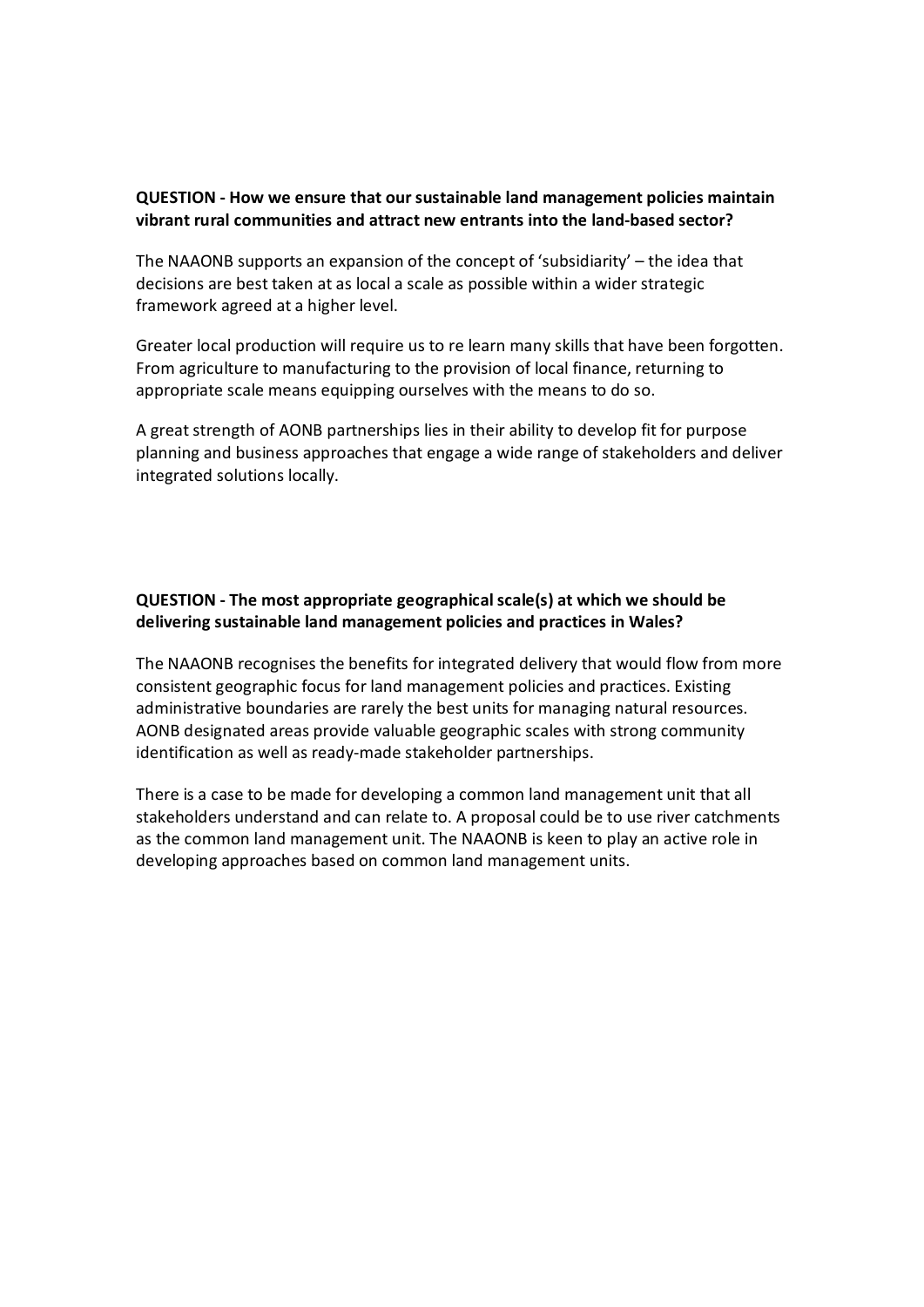# **QUESTION - If there are key actions we can take to deliver short-term 'quick wins' and the actions we should be taking for the long-term?**

There are a number of key steps that will assist all partners in moving toward more sustainable land management in Wales.

# **Key Steps – Recognition of the Challenge, including**

- · Acceptance and support for the fundamental principle that earth-system processes are necessary for ensuring a safe operating space for humanity,
- · Acknowledging the need to act in order to safeguard such processes from the threats of serious or irreversible damage as a result of human activities,
- · Researching and developing our understanding of the nature and vulnerabilities of such processes, including the thresholds at which they could shift into new states and where boundaries at a safe distance from such thresholds would lie,
- · Identifying the human activities that affect such processes, and monitoring the effects of such activities, including collecting, collating and presenting scientific data and information by reference to such processes and the human activities which affect them and
- · Developing and communicating information about such processes in ways which are transparent and designed to encourage public engagement, trust, common understanding and acceptance of shared responsibility for safeguarding them.

# **Key Steps – Partnership Action including**

- · Baseline mapping of ecosystems and ecosystem services to establish extent of functioning and degraded ecosystems,
- · Clearly articulated ambitions for restoration of degraded ecosystems with focus on "buffering" and extending priority habitats,
- · A focus on restoring deep peatlands, ancient woodlands and riverine habitats,
- · A focus on catchments and the water system,
- · A focus on the woodland system,
- · Support of HNV farming as part of CAP reform,
- · Support of AONB Management Plans and the work of AONB partnerships as tried and tested mechanisms for delivering the ecosystems approach.